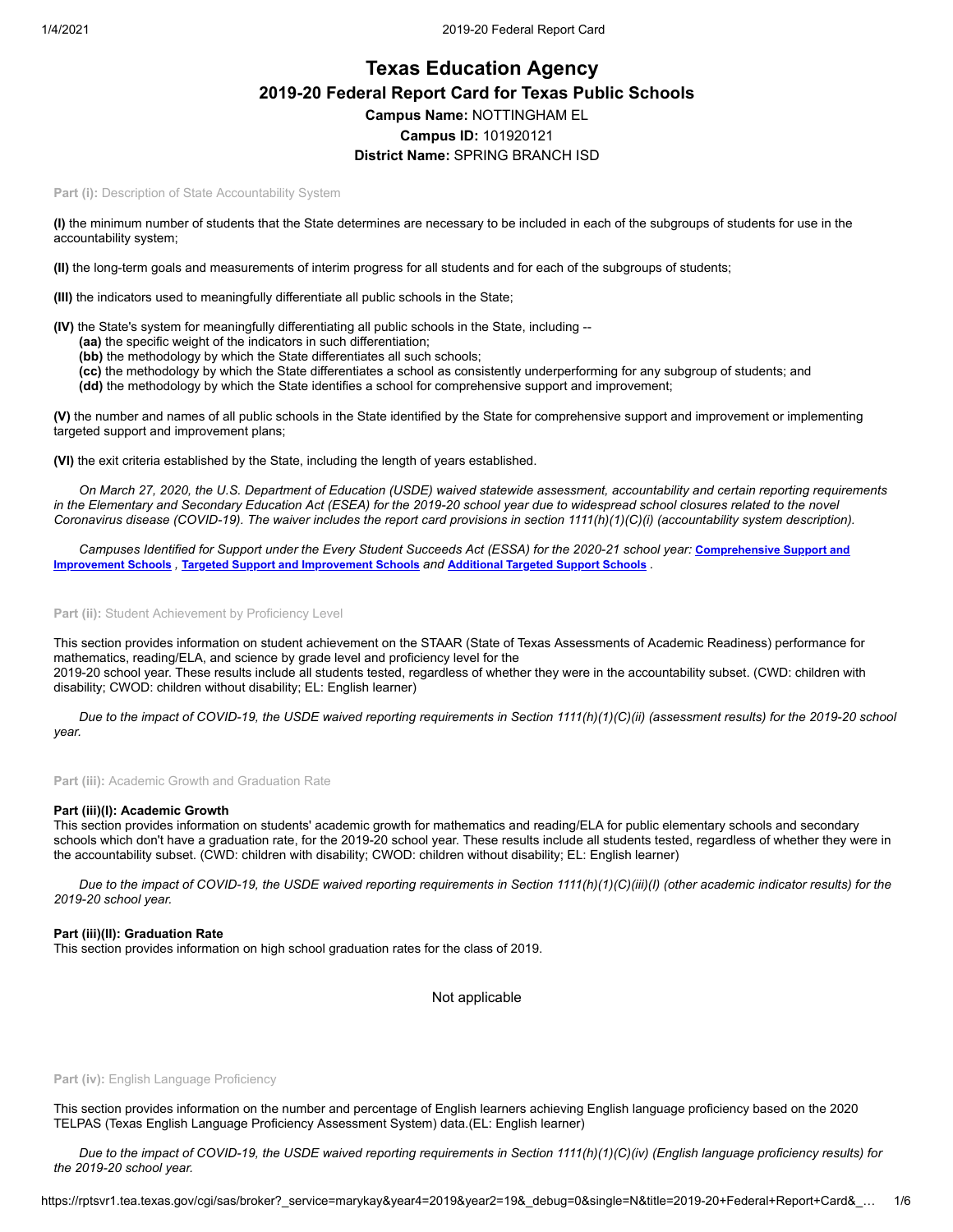## Part (v): School Quality or Student Success (SQSS)

This section provides information on the other indicator of school quality or student success, which is college, career and military readiness (CCMR) for high schools and average performance rate of the three STAAR performance levels of all students, regardless of whether they were in the accountability subset, for elementary and secondary schools without a graduation rate. (CWD: children with disability; EL: English learner)

*Due to the impact of COVID-19, the USDE waived reporting requirements in Section 1111(h)(1)(C)(v) (school quality or student success indicator results) for the 2019-20 school year for elementary schools and secondary schools without a graduation rate.*

#### Part (vi): Goal Meeting Status

This section provides information on the progress of all students and each student group toward meeting the long-term goals or interim objectives on STAAR academic performance, federal graduation rate, and English learners' language proficiency. (CWD: children with disability; EL: English learner)

*Due to the impact of COVID-19, the USDE waived reporting requirements in Section 1111(h)(1)(C)(vi) (progress toward meeting long-term goals and measurements of interim progress) for the 2019-20 school year.*

#### **Part (vii):** STAAR Participation

This section provides the percentage of students assessed and not assessed on STAAR for mathematics, reading/ELA, and science. (CWD: children with disability; CWOD: children without disability; EL: English learner)

*Due to the impact of COVID-19, the USDE waived reporting requirements in Section 1111(h)(1)(C)(vii) (percentage of students assessed and not assessed) for the 2019-20 school year.*

## **Part (viii):** Civil Rights Data

Part (viii)(I) This section provides information from the 2017-18 Civil Right Data Collection (CRDC) surveys, submitted by school districts to the Office for Civil Rights on measures of school quality, climate, and safety, including counts of in-school suspensions, out-of-school suspensions, expulsions, school related arrests, referrals to law enforcement, chronic absenteeism (including both excused and unexcused absences), incidences of violence, including bullying and harassment. (EL: English learner)

|                                      |        |              |                            |             |              | Indian or     |             |                 | Two or       |             | <b>Students</b><br><b>Students</b><br>with |
|--------------------------------------|--------|--------------|----------------------------|-------------|--------------|---------------|-------------|-----------------|--------------|-------------|--------------------------------------------|
|                                      |        | <b>Total</b> | African                    |             |              | Alaska        |             | <b>Pacific</b>  | <b>More</b>  |             | <b>Disabilities</b><br>with                |
|                                      |        |              | students American Hispanic |             | White        | <b>Native</b> | Asian       | <b>Islander</b> | Races        |             | EL Disabilities (Section 504)              |
| <b>Students Without Disabilities</b> |        |              |                            |             |              |               |             |                 |              |             |                                            |
| In-School Suspensions                |        |              |                            |             |              |               |             |                 |              |             |                                            |
|                                      | Male   | 0            | 0                          | 0           | 0            | 0             | 0           | 0               | 0            | 0           |                                            |
|                                      | Female | 0            | 0                          | 0           | 0            | 0             | 0           | 0               | 0            | 0           |                                            |
|                                      | Total  | $\Omega$     | $\mathbf 0$                | $\mathbf 0$ | $\Omega$     | 0             | $\mathbf 0$ | $\Omega$        | $\mathbf{0}$ | 0           |                                            |
| Out-of-School Suspensions            |        |              |                            |             |              |               |             |                 |              |             |                                            |
|                                      | Male   | 0            | 0                          | 0           | 0            | 0             | 0           | 0               | 0            | 0           |                                            |
|                                      | Female | 0            | 0                          | 0           | 0            | 0             | 0           | 0               | 0            | 0           |                                            |
|                                      | Total  | 0            | $\mathbf 0$                | $\mathbf 0$ | $\mathbf 0$  | $\Omega$      | $\mathbf 0$ | $\Omega$        | $\mathbf{0}$ | $\mathbf 0$ |                                            |
| <b>Expulsions</b>                    |        |              |                            |             |              |               |             |                 |              |             |                                            |
| With Educational<br>Services         | Male   | 0            | 0                          | 0           | 0            | 0             | 0           | 0               | 0            | 0           |                                            |
|                                      | Female | 0            | 0                          | 0           | 0            | 0             | 0           | 0               | 0            | 0           |                                            |
|                                      | Total  | 0            | 0                          | 0           | 0            | 0             | 0           | 0               | 0            | 0           |                                            |
| Without<br>Educational<br>Services   | Male   | 0            | $\mathbf 0$                | $\mathbf 0$ | $\mathbf{0}$ | $\Omega$      | $\mathbf 0$ | $\Omega$        | $\Omega$     | $\mathbf 0$ |                                            |
|                                      | Female | 0            | 0                          | 0           | 0            | 0             | 0           | 0               | 0            | 0           |                                            |
|                                      | Total  | 0            | 0                          | 0           | $\mathbf 0$  | 0             | 0           | 0               | 0            | 0           |                                            |
| <b>Under Zero</b>                    | Male   | 0            | $\mathbf 0$                | 0           | $\mathbf 0$  | 0             | $\mathbf 0$ | 0               | $\mathbf 0$  | $\mathbf 0$ |                                            |
| <b>Tolerance Policies</b>            |        |              |                            |             |              |               |             |                 |              |             |                                            |
|                                      | Female | 0            | 0                          | 0           | 0            | 0             | 0           | 0               | 0            | 0           |                                            |
|                                      | Total  | 0            | $\mathbf 0$                | 0           | $\mathbf 0$  | 0             | 0           | 0               | $\mathbf 0$  | 0           |                                            |
| <b>School-Related Arrests</b>        |        |              |                            |             |              |               |             |                 |              |             |                                            |
|                                      | Male   | 0            | 0                          | 0           | 0            | 0             | 0           | 0               | 0            | 0           |                                            |
|                                      | Female | 0            | 0                          | 0           | 0            | 0             | 0           | 0               | 0            | 0           |                                            |
|                                      | Total  | 0            | 0                          | 0           | $\mathbf 0$  | 0             | $\mathbf 0$ | $\mathbf{0}$    | $\mathbf 0$  | 0           |                                            |
| Referrals to Law Enforcement         |        |              |                            |             |              |               |             |                 |              |             |                                            |
|                                      | Male   | 0            | 0                          | 0           | 0            | 0             | 0           | 0               | 0            | 0           |                                            |
|                                      | Female | 0            | 0                          | 0           | 0            | 0             | 0           | 0               | 0            | 0           |                                            |
|                                      | Total  | 0            | $\mathbf 0$                | $\mathbf 0$ | $\mathbf 0$  | $\Omega$      | $\mathbf 0$ | 0               | $\mathbf 0$  | $\mathbf 0$ |                                            |
| <b>Students With Disabilities</b>    |        |              |                            |             |              |               |             |                 |              |             |                                            |
| In-School Suspensions                |        |              |                            |             |              |               |             |                 |              |             |                                            |
|                                      | Male   | 0            | 0                          | 0           | 0            | 0             | 0           | 0               | 0            | 0           | 0                                          |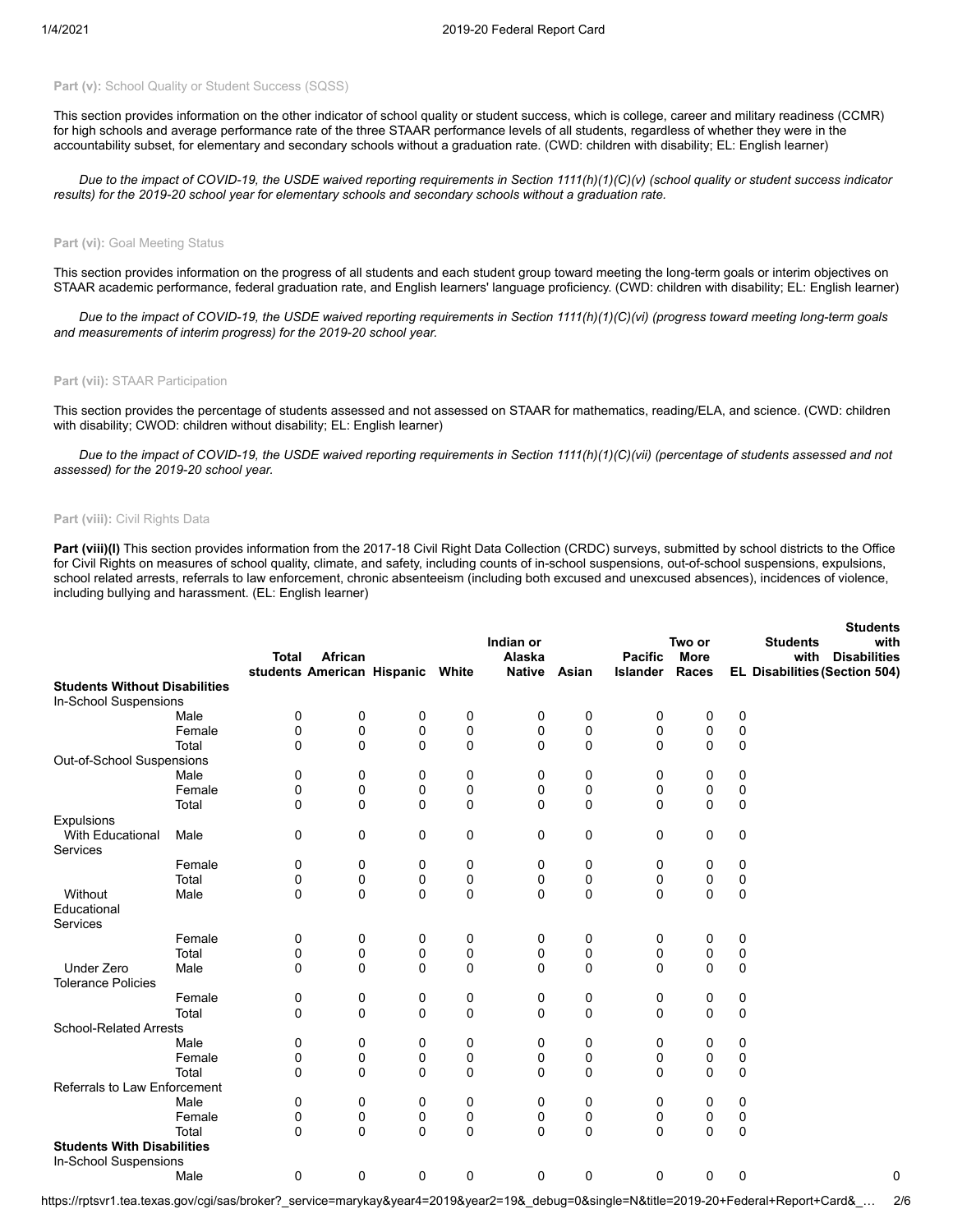## 1/4/2021 2019-20 Federal Report Card

|                               |        | Total          | African                    |          |                | Indian or<br>Alaska |             | <b>Pacific</b>  | Two or<br><b>More</b> |             | <b>Students</b><br><b>Students</b><br>with<br><b>Disabilities</b><br>with |
|-------------------------------|--------|----------------|----------------------------|----------|----------------|---------------------|-------------|-----------------|-----------------------|-------------|---------------------------------------------------------------------------|
|                               |        |                | students American Hispanic |          | White          | <b>Native</b>       | Asian       | <b>Islander</b> | <b>Races</b>          |             | EL Disabilities (Section 504)                                             |
|                               | Female | 0              | 0                          | 0        | 0              | 0                   | 0           | 0               | 0                     | 0           |                                                                           |
|                               | Total  | $\Omega$       | 0                          | $\Omega$ | $\Omega$       | $\Omega$            | $\Omega$    | $\Omega$        | $\Omega$              | $\Omega$    | 0                                                                         |
| Out-of-School Suspensions     |        |                |                            |          |                |                     |             |                 |                       |             |                                                                           |
|                               | Male   | 2              | 2                          | $\Omega$ | 0              | 0                   | $\Omega$    | 0               | 0                     | 0           | 0                                                                         |
|                               | Female | $\mathbf 0$    | $\mathbf 0$                | 0        | 0              | $\Omega$            | $\mathbf 0$ | 0               | $\mathbf 0$           | $\mathbf 0$ |                                                                           |
|                               | Total  | $\overline{2}$ | $\overline{2}$             | $\Omega$ | $\Omega$       | $\Omega$            | $\Omega$    | $\Omega$        | $\Omega$              | $\Omega$    | 0                                                                         |
| Expulsions                    |        |                |                            |          |                |                     |             |                 |                       |             |                                                                           |
| <b>With Educational</b>       | Male   | 0              | 0                          | 0        | 0              | 0                   | $\mathbf 0$ | 0               | $\mathbf 0$           | $\mathbf 0$ | 0                                                                         |
| Services                      |        |                |                            |          |                |                     |             |                 |                       |             |                                                                           |
|                               | Female | 0              | 0                          | 0        | 0              | 0                   | 0           | 0               | 0                     | 0           | 0                                                                         |
|                               | Total  | 0              | 0                          | 0        | 0              | $\Omega$            | 0           | 0               | 0                     | 0           | 0                                                                         |
| Without                       | Male   | 0              | $\Omega$                   | $\Omega$ | $\Omega$       | $\Omega$            | $\Omega$    | $\Omega$        | $\Omega$              | $\mathbf 0$ | 0                                                                         |
| Educational                   |        |                |                            |          |                |                     |             |                 |                       |             |                                                                           |
| Services                      |        |                |                            |          |                |                     |             |                 |                       |             |                                                                           |
|                               | Female | 0              | 0                          | 0        | 0              | 0                   | 0           | 0               | 0                     | 0           | 0                                                                         |
|                               | Total  | 0              | 0                          | 0        | 0              | 0                   | 0           | 0               | 0                     | 0           |                                                                           |
| <b>Under Zero</b>             | Male   | 0              | 0                          | 0        | $\mathbf 0$    | $\Omega$            | $\Omega$    | $\Omega$        | $\Omega$              | $\mathbf 0$ | $\Omega$                                                                  |
| <b>Tolerance Policies</b>     |        |                |                            |          |                |                     |             |                 |                       |             |                                                                           |
|                               | Female | 0              | 0                          | 0        | 0              | 0                   | 0           | 0               | 0                     | 0           | 0                                                                         |
|                               | Total  | 0              | 0                          | 0        | 0              | $\Omega$            | $\mathbf 0$ | 0               | $\mathbf 0$           | $\mathbf 0$ | $\Omega$                                                                  |
| <b>School-Related Arrests</b> |        |                |                            |          |                |                     |             |                 |                       |             |                                                                           |
|                               | Male   | 0              | 0                          | 0        | 0              | 0                   | $\mathbf 0$ | 0               | 0                     | 0           | 0                                                                         |
|                               | Female | 0              | 0                          | 0        | 0              | $\Omega$            | $\mathbf 0$ | 0               | 0                     | 0           | 0                                                                         |
|                               | Total  | 0              | $\Omega$                   | $\Omega$ | $\Omega$       | 0                   | $\Omega$    | $\Omega$        | $\Omega$              | $\Omega$    | $\Omega$                                                                  |
| Referrals to Law Enforcement  |        |                |                            |          |                |                     |             |                 |                       |             |                                                                           |
|                               | Male   | 0              | 0                          | 0        | 0              | 0                   | 0           | 0               | 0                     | 0           | 0                                                                         |
|                               | Female | 0              | 0                          | 0        | 0              | 0                   | 0           | 0               | 0                     | 0           | 0                                                                         |
|                               | Total  | 0              | $\Omega$                   | $\Omega$ | $\Omega$       | $\Omega$            | $\Omega$    | $\Omega$        | $\Omega$              | $\mathbf 0$ | 0                                                                         |
| <b>All Students</b>           |        |                |                            |          |                |                     |             |                 |                       |             |                                                                           |
| <b>Chronic Absenteeism</b>    |        |                |                            |          |                |                     |             |                 |                       |             |                                                                           |
|                               | Male   | 26             | 4                          | 11       | 9              | -8                  | 1           | -8              |                       | 5           | -8<br>6                                                                   |
|                               | Female | 17             | 4                          | 3        | $\overline{7}$ | -8                  | 2<br>3      | -8              |                       | 4           | $-8$<br>1<br>$\overline{7}$                                               |
|                               | Total  | 43             | 8                          | 14       | 16             | $-8$                |             | $-8$            | 2                     | 9           | -8                                                                        |

|                                                                            | Total |
|----------------------------------------------------------------------------|-------|
| Incidents of Violence                                                      |       |
| Incidents of rape or attempted rape                                        | 0     |
| Incidents of sexual assault (other than rape)                              |       |
| Incidents of robbery with a weapon                                         |       |
| Incidents of robbery with a firearm or explosive device                    |       |
| Incidents of robbery without a weapon                                      |       |
| Incidents of physical attack or fight with a weapon                        |       |
| Incidents of physical attack or fight with a firearm or explosive device   |       |
| Incidents of physical attack or fight without a weapon                     |       |
| Incidents of threats of physical attack with a weapon                      |       |
| Incidents of threats of physical attack with a firearm or explosive device |       |
| Incidents of threats of physical attack without a weapon                   |       |
| Incidents of possession of a firearm or explosive device                   | 0     |
| Allegations of Harassment or bullying                                      |       |
| On the basis of sex                                                        | 0     |
| On the basis of race                                                       |       |
| On the basis of disability                                                 |       |
| On the basis of sexual orientation                                         |       |
| On the basis of religion                                                   |       |
|                                                                            |       |

Part (viii)(II) This section provides information from the 2017-18 Civil Right Data Collection (CRDC) surveys, submitted by school districts to the Office for Civil Rights, on the number of students enrolled in preschool programs and accelerated coursework to earn postsecondary credit while still in high school.

|                               | <b>Total</b><br>students | African<br>American | <b>Hispanic</b> | White       | Indian or<br>Alaska<br><b>Native</b> | Asian | <b>Pacific</b><br><b>Islander</b> | Two or<br>More<br>Races | EL. | <b>Students</b><br>with<br><b>Disabilities</b> |
|-------------------------------|--------------------------|---------------------|-----------------|-------------|--------------------------------------|-------|-----------------------------------|-------------------------|-----|------------------------------------------------|
| Preschool Programs            |                          |                     |                 |             |                                      |       |                                   |                         |     |                                                |
| Male                          | 11                       |                     | 4               | $\mathbf b$ |                                      |       |                                   |                         |     | 3                                              |
| Female                        | 13                       |                     | ບ               | 6           |                                      |       |                                   |                         |     | $\mathbf{2}$                                   |
| Total                         | 24                       |                     |                 |             |                                      | ∠     |                                   |                         |     | 5                                              |
| <b>Accelerated Coursework</b> |                          |                     |                 |             |                                      |       |                                   |                         |     |                                                |

https://rptsvr1.tea.texas.gov/cgi/sas/broker?\_service=marykay&year4=2019&year2=19&\_debug=0&single=N&title=2019-20+Federal+Report+Card&\_… 3/6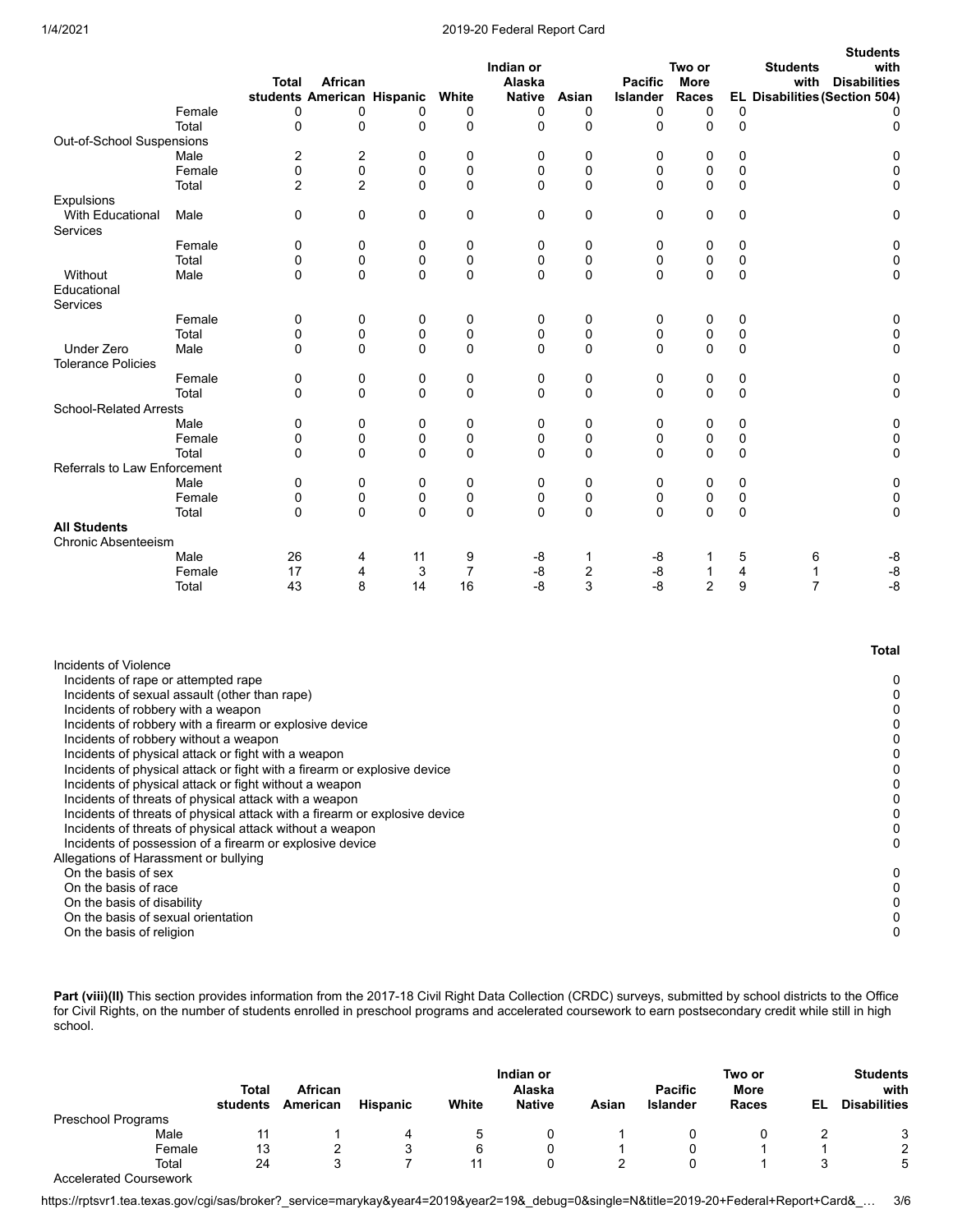## 1/4/2021 2019-20 Federal Report Card

|                           |        | Total    | <b>African</b> |          |       | Indian or<br>Alaska |       | <b>Pacific</b>  | Two or<br><b>More</b> |    | <b>Students</b><br>with |
|---------------------------|--------|----------|----------------|----------|-------|---------------------|-------|-----------------|-----------------------|----|-------------------------|
|                           |        | students | American       | Hispanic | White | <b>Native</b>       | Asian | <b>Islander</b> | <b>Races</b>          | EL | <b>Disabilities</b>     |
| Advanced                  | Male   | $-9$     | -9             | -9       | -9    | -9                  | -9    | -9              | -9                    | -9 | -9                      |
| Placement                 |        |          |                |          |       |                     |       |                 |                       |    |                         |
| Courses                   |        |          |                |          |       |                     |       |                 |                       |    |                         |
|                           | Female | -9       | -9             | -9       | -9    | -9                  | -9    | -9              | -9                    | -9 | -9                      |
|                           | Total  | -9       | -9             | -9       | -9    | -9                  | -9    | -9              | -9                    | -9 | -9                      |
| International             | Male   | $-9$     | -9             | -9       | -9    | -9                  | $-9$  | -9              | -9                    | -9 | -9                      |
| <b>Baccalaureate</b>      |        |          |                |          |       |                     |       |                 |                       |    |                         |
| Courses                   |        |          |                |          |       |                     |       |                 |                       |    |                         |
|                           | Female | -9       | -9             | -9       | -9    | -9                  | -9    | -9              | -9                    | -9 | -9                      |
|                           | Total  | -9       | -9             | -9       | -9    | -9                  | -9    | -9              | -9                    | -9 | -9                      |
| Dual                      | Male   | $-9$     | -9             | -9       | -9    | -9                  | $-9$  | -9              | -9                    | -9 | -9                      |
| Enrollment/Dual<br>Credit |        |          |                |          |       |                     |       |                 |                       |    |                         |
| Programs                  |        |          |                |          |       |                     |       |                 |                       |    |                         |
|                           | Female | -9       | -9             | -9       | -9    | -9                  | -9    | -9              | -9                    | -9 | -9                      |
|                           | Total  | -9       | -9             | -9       | -9    | -9                  | -9    | -9              | -9                    | -9 | -9                      |

 $-$  Indicates there are no data available in the group.<br> $-$ 3' Indicates skip logic failure

'-3' Indicates skip logic failure.<br>'-8' Indicates EDFacts missing

Indicates EDFacts missing data.

'-9' Indicates not applicable / skipped.<br>'-11' Indicates suppressed data.

Indicates suppressed data.

Blank cell indicates the student group is not applicable to this report.

## Part (ix): Teacher Quality Data

This section provides information on the professional qualifications of teachers, including information disaggregated by high- and low-poverty schools on the number and percentage of (I) inexperienced teacher, principals, and other school leaders; (II) teachers teaching with emergency or provisional credentials; and (III) teachers who are not teaching in the subject or field for which the teacher is certified or licensed.

# **Low Poverty**

|                                                                                                        |               | All School      |
|--------------------------------------------------------------------------------------------------------|---------------|-----------------|
| Inexperienced Teachers, Principals, and Other School Leaders                                           | Number<br>3.0 | Percent<br>8.1% |
| Teachers Teaching with Emergency or Provisional Credentials                                            | 0.0           |                 |
| Teacher Who Are Not Teaching in the Subject or Field for Which<br>the Teacher is Certified or Licensed | 0.0           |                 |

'-' Indicates there are no data available in the group. Blank cell indicates data are not applicable to this report.

#### Part (x): Per-Pupil Expenditure

This section provides information on the per-pupil expenditures of federal, state, and local funds, including actual personnel expenditures and actual non-personnel expenditures, disaggregated by source of funds, for each school district and campus for the 2019-20 fiscal year.

*To be updated by June 30th, 2021.*

## **Part (xi):** STAAR Alternate 2 Participation

This section provides information on the number and percentage of students with the most significant cognitive disabilities who take STAAR Alternate 2, by grade and subject for the 2019-20 school year.

*Due to the impact of COVID-19, the USDE waived reporting requirements in Section 1111(h)(1)(C)(xi) (number and percentage of students with the most significant cognitive disabilities taking an alternate assessment) for the 2019-20 school year.*

## Part (xii): Statewide National Assessment of Educational Progress (NAEP)

This section provides results on the state academic assessments in reading and mathematics in grades 4 and 8 of the 2019 National Assessment of Educational Progress, compared to the national average of such results.

#### **State Level: 2019 Percentages at NAEP Achievement Levels**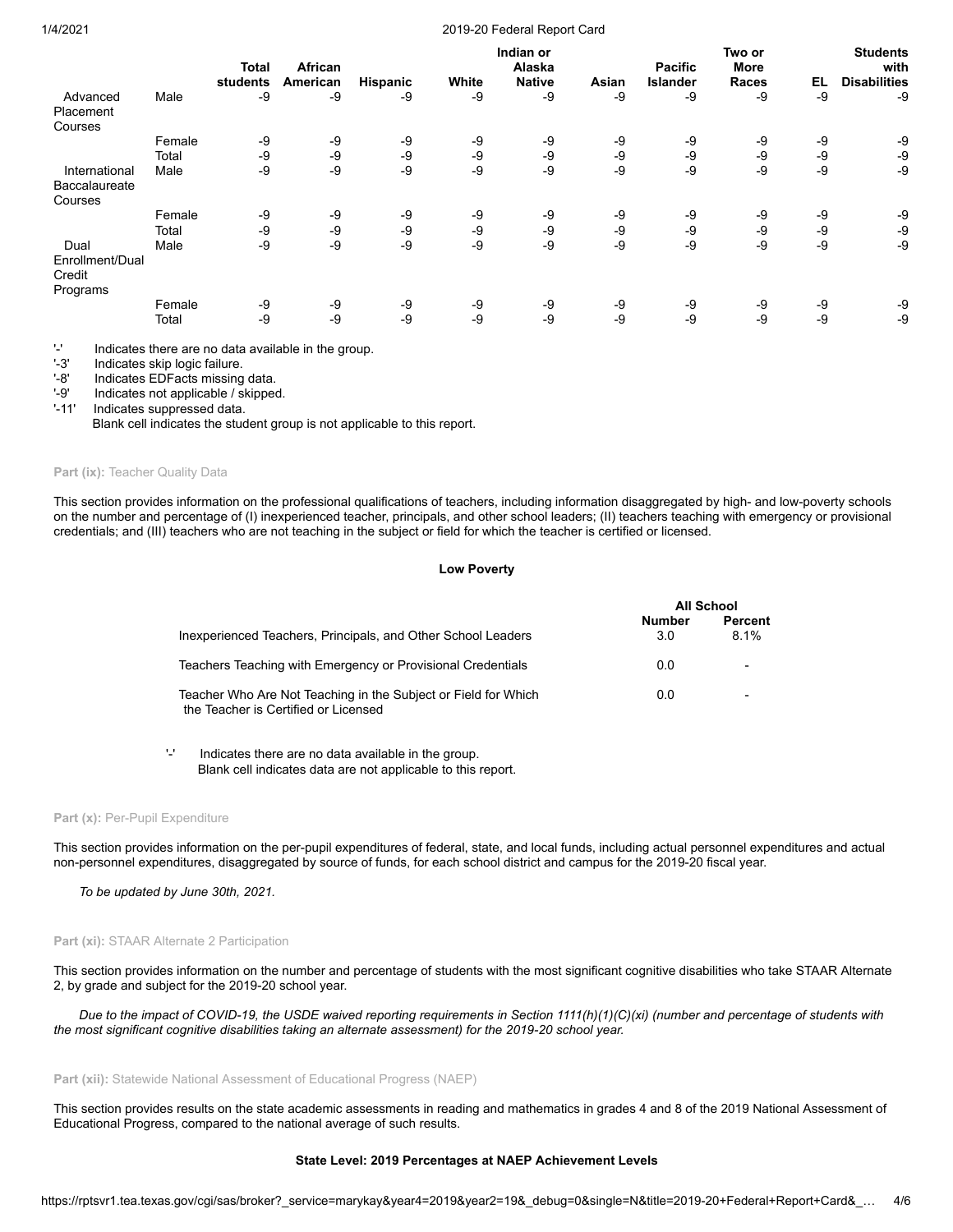## 1/4/2021 2019-20 Federal Report Card

|         |                    |                                   |         |                |         |                     |                         | % At or Above           |                |                |
|---------|--------------------|-----------------------------------|---------|----------------|---------|---------------------|-------------------------|-------------------------|----------------|----------------|
|         |                    |                                   |         | % Below Basic  |         | % At or Above Basic |                         | <b>Proficient</b>       |                | % At Advanced  |
| Grade   | <b>Subject</b>     | <b>Student Group</b>              | ТX      | US             | TX      | US                  | TX                      | US                      | TX             | US             |
| Grade 4 | Reading            | Overall                           | 39      | 34             | 61      | 66                  | 30                      | 35                      | 7              | 9              |
|         |                    | <b>Black</b>                      | 52      | 52             | 48      | 48                  | 16                      | 18                      | 2              | 3              |
|         |                    | Hispanic                          | 48      | 45             | 52      | 55                  | 21                      | 23                      | 3              | 4              |
|         |                    | White                             | 22      | 23             | 78      | 77                  | 48                      | 45                      | 12             | 12             |
|         |                    | American Indian                   | $\star$ | 50             | $\star$ | 50                  | $\star$                 | 19                      | $\star$        | 3              |
|         |                    | Asian                             | 11      | 18             | 89      | 82                  | 65                      | 57                      | 25             | 22             |
|         |                    | Pacific Islander                  | *       | 42             | $\star$ | 58                  | $\star$                 | 25                      | $\star$        | $\overline{4}$ |
|         |                    | Two or More Races                 | 26      | 28             | 74      | 72                  | 38                      | 40                      | 6              | 11             |
|         |                    | Econ Disady                       | 50      | 47             | 50      | 53                  | 19                      | 21                      | 3              | 3              |
|         |                    | <b>Students with Disabilities</b> | 79      | 73             | 21      | 27                  | 8                       | 10                      | 1              | $\overline{2}$ |
|         |                    | English Language Learners         | 61      | 65             | 39      | 35                  | 12                      | 10                      | $\overline{2}$ | $\mathbf{1}$   |
|         | <b>Mathematics</b> | Overall                           | 16      | 19             | 84      | 81                  | 44                      | 41                      | 9              | 9              |
|         |                    | Black                             | 24      | 35             | 76      | 65                  | 32                      | 20                      | 3              | $\overline{2}$ |
|         |                    | Hispanic                          | 19      | 27             | 81      | 73                  | 35                      | 28                      | 4              | 3              |
|         |                    | White                             | 8       | 11             | 92      | 89                  | 59                      | 52                      | 16             | 12             |
|         |                    | American Indian                   | $\star$ | 33             | $\star$ | 67                  | $\star$                 | 24                      | $\star$        | 4              |
|         |                    | Asian                             | 4       | $\overline{7}$ | 96      | 93                  | 82                      | 69                      | 45             | 28             |
|         |                    | Pacific Islander                  | $\star$ | 36             | $\star$ | 64                  | $\star$                 | 28                      | $\star$        | 6              |
|         |                    | Two or More Races                 | 9       | 16             | 91      | 84                  | 51                      | 44                      | 9              | 10             |
|         |                    | Econ Disadv                       | 21      | 29             | 79      | 71                  | 32                      | 26                      | 3              | 3              |
|         |                    | <b>Students with Disabilities</b> | 55      | 54             | 45      | 46                  | 13                      | 14                      | $\mathbf{1}$   | $\overline{2}$ |
|         |                    | English Language Learners         | 24      | 41             | 76      | 59                  | 29                      | 16                      | 2              | 1              |
| Grade 8 | Reading            | Overall                           | 33      | 27             | 67      | 73                  | 25                      | 34                      | 2              | 4              |
|         |                    | Black                             | 53      | 46             | 47      | 54                  | 41                      | 15                      | n/a            | $\mathbf{1}$   |
|         |                    | Hispanic                          | 38      | 37             | 62      | 63                  | 19                      | 22                      | 1              | $\overline{2}$ |
|         |                    | White                             | 20      | 18             | 80      | 82                  | 35                      | 42                      | 3              | 5              |
|         |                    | American Indian                   | $\star$ | 41             | $\star$ | 59                  | $\star$                 | 19                      | $\star$        | $\mathbf{1}$   |
|         |                    | Asian                             | 8       | 13             | 92      | 87                  | 59                      | 57                      | 11             | 13             |
|         |                    | Pacific Islander                  | $\star$ | 37             | $\star$ | 63                  | $\star$                 | 25                      | $\star$        | $\overline{2}$ |
|         |                    | Two or More Races                 | 26      | 24             | 74      | 76                  | 25                      | 37                      | $\mathbf{1}$   | 5              |
|         |                    | Econ Disady                       | 43      | 40             | 57      | 60                  | 15                      | 20                      | n/a            | $\mathbf{1}$   |
|         |                    | <b>Students with Disabilities</b> | 81      | 68             | 19      | 32                  | 3                       | $\overline{7}$          | n/a            | n/a            |
|         |                    | English Language Learners         | 66      | 72             | 34      | 28                  | $\overline{\mathbf{4}}$ | $\overline{\mathbf{4}}$ | n/a            | n/a            |
|         | <b>Mathematics</b> | Overall                           | 32      | 31             | 68      | 69                  | 30                      | 34                      | 7              | 10             |
|         |                    | <b>Black</b>                      | 48      | 53             | 52      | 47                  | 16                      | 14                      | 2              | 2              |
|         |                    | Hispanic                          | 37      | 43             | 63      | 57                  | 21                      | 20                      | 3              | 4              |
|         |                    | White                             | 20      | 20             | 80      | 80                  | 44                      | 44                      | 13             | 13             |
|         |                    | American Indian                   | $\star$ | 49             | $\star$ | 51                  | $\star$                 | 15                      | $\star$        | 3              |
|         |                    | Asian                             | 10      | 12             | 90      | 88                  | 71                      | 64                      | 36             | 33             |
|         |                    | Pacific Islander                  | $\star$ | 45             | $\star$ | 55                  | $\star$                 | 21                      | $\star$        | 4              |
|         |                    | Two or More Races                 | 25      | 27             | 75      | 73                  | 41                      | 38                      | 11             | 12             |
|         |                    | Econ Disady                       | 41      | 46             | 59      | 54                  | 19                      | 18                      | $\overline{2}$ | 3              |
|         |                    | <b>Students with Disabilities</b> | 73      | 73             | 27      | 27                  | 5                       | 6                       | 1              | 2              |
|         |                    | English Language Learners         | 60      | 72             | 40      | 28                  | 8                       | 5                       | 1              | $\mathbf{1}$   |

# **State Level: 2019 NAEP Participation Rates for Students with Disabilities and Limited English Proficient Students**

| Grade   | <b>Subject</b>     | <b>Student Group</b>              | Rate |
|---------|--------------------|-----------------------------------|------|
| Grade 4 | Reading            | <b>Students with Disabilities</b> | 77%  |
|         |                    | English Learners                  | 94%  |
|         | <b>Mathematics</b> | <b>Students with Disabilities</b> | 79%  |
|         |                    | English Learners                  | 97%  |
| Grade 8 | Reading            | <b>Students with Disabilities</b> | 83%  |
|         |                    | <b>English Learners</b>           | 96%  |
|         | <b>Mathematics</b> | <b>Students with Disabilities</b> | 88%  |
|         |                    | <b>English Learners</b>           | 97%  |

'\*' Indicates reporting standards not met.

'n/a' Indicates data reporting is not applicable for this group.

# Part (xiii): Cohort Rate of Graduates Enrolled in Postsecondary Education

This section provides information on the cohort rate at which students who graduated from high school in the 2017-18 school year enrolled in a Texas public postsecondary education institution in the 2018-19 academic year. (CWD: children with disability; EL: English learner)